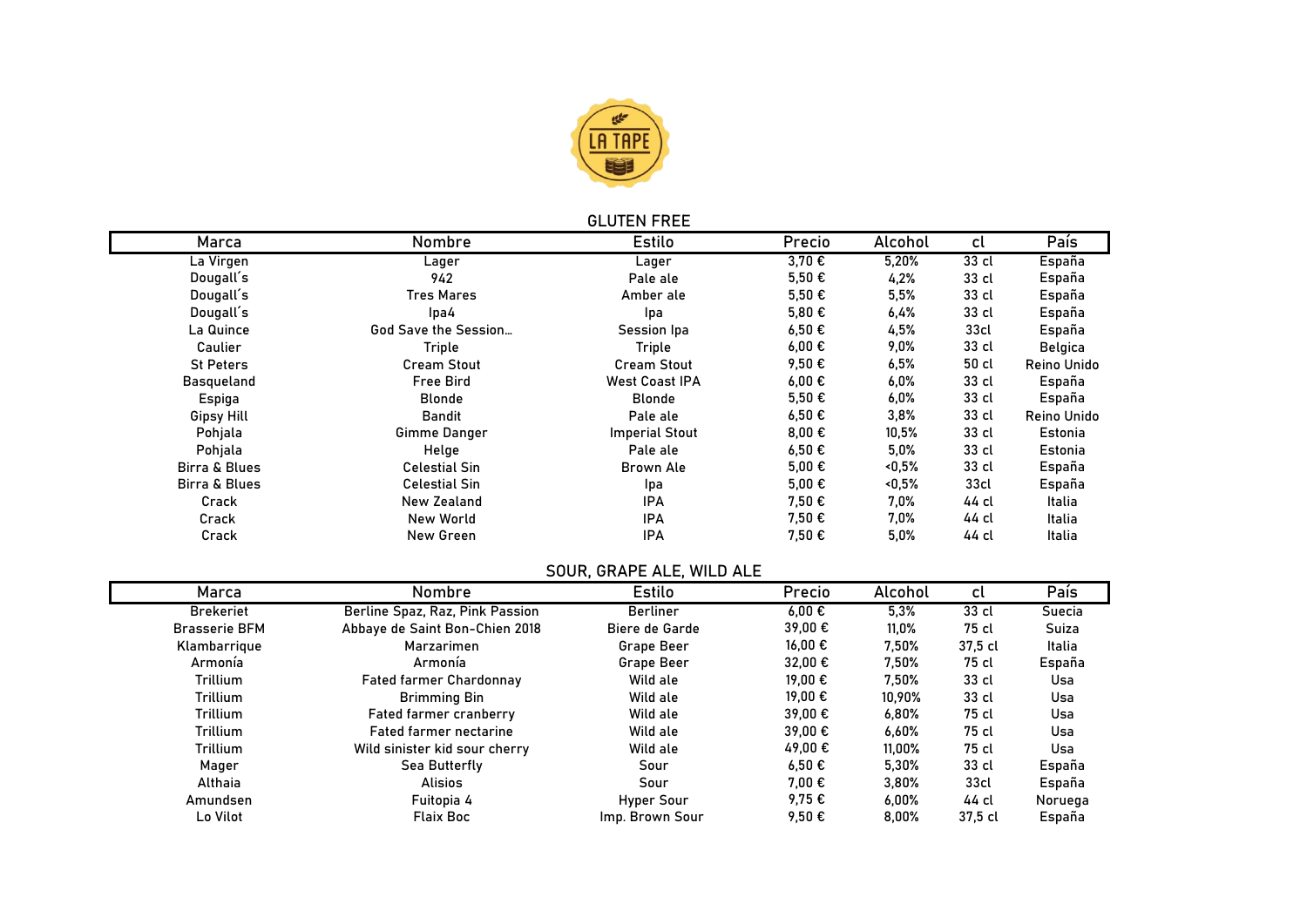

# **WIT, WEIZEN, FESTBIER**

| Marca         | Nombre             | Estilo    | Precio | Alcohol | cι               | País     |
|---------------|--------------------|-----------|--------|---------|------------------|----------|
| Avinger       | <b>Brauweisse</b>  | Weissbier | 5.50€  | 6.0%    | 50 cl            | Alemania |
| Grissette     | <b>Bio Blanche</b> | Witbier   | 4,20€  | 5.5%    | 25 <sub>cl</sub> | Bélgica  |
| Spaten        | Oktoberfestbier    | Festbier  | 6,50€  | 5.90%   | 50 cl            | Alemania |
| Hofbrau       | Oktoberfestbier    | Festbier  | 6.50€  | 6,30%   | 50 cl            | Alemania |
| Weihenstephan | Festbier           | Festbier  | 6.50€  | 5.90%   | 50 cl            | Alemania |

# **PALE, IPA, NEIPA, DIPA, TIPA**

| Marca             | Nombre                              | Estilo                | Precio      | Alcohol | cl    | País             |
|-------------------|-------------------------------------|-----------------------|-------------|---------|-------|------------------|
| Incivic           | <b>Basic Things</b>                 | <b>NEIPA</b>          | $8,50 \in$  | 5.9%    | 33 cl | España           |
| <b>Stu Mostow</b> | Salamander                          | Pale Ale              | 7,50 €      | 4,5%    | 50 cl | Polonia          |
| <b>Buxton</b>     | Tokamak                             | NE Hazy IPA           | $10,00 \in$ | 6.8%    | 44 cl | Reino Unido      |
| <b>Buxton</b>     | <b>Phoenix</b>                      | <b>NE Hazy IPA</b>    | $10,00 \in$ | 6,0%    | 44 cl | Reino Unido      |
| Amundsen          | <b>Hopbliminal Messages</b>         | NE Hazy IPA           | 6,50€       | 5,5%    | 33 cl | Noruega          |
| La Superbe        | Pulunpa                             | NE Hazy IPA           | 10,00 €     | $6,0\%$ | 33 cl | Francia          |
| La Quince         | Onda Vital Z                        | <b>DIPA</b>           | $10,00 \in$ | 8,0%    | 44 cl | España           |
| La Quince         | Super Onda Vital                    | <b>TIPA</b>           | 10,00 €     | 10,0%   | 44 cl | España           |
| La Quince         | La Contenta                         | <b>APA</b>            | 10,00 €     | 5,4%    | 44 cl | España           |
| La Virgen         | 1080                                | <b>TIPA</b>           | $6,00 \in$  | 12,0%   | 33 cl | España           |
| <b>BrewHeart</b>  | <b>Breews Lee Enters The Dragon</b> | NE Hazy IPA           | 9,50€       | 8,0%    | 44 cl | Alemania         |
| Basqueland        | Weekend in Malibu                   | <b>West Coast IPA</b> | 9,00 €      | 6,6%    | 44 cl | España           |
| Basqueland        | Imparable                           | IPA                   | $6,50 \in$  | 6,8%    | 33 cl | España           |
| Dougall's         | Duo <sup>2</sup>                    | <b>IPA</b>            | 6,50€       | 6,3%    | 33 cl | España           |
| Amager            | Easy Rider                          | <b>APA</b>            | 8,75€       | 5,0%    | 44 cl | <b>Dinamarca</b> |
| Amager            | Sorcere's Lab: The Deep Freeze      | Pale Ale              | 9,25 €      | 5,2%    | 44 cl | Dinamarca        |
| Cierzo            | Sicarias del Cierzo                 | NE Hazy IPA           | 9,50€       | $6,0\%$ | 44 cl | España           |
| <b>Founders</b>   | All day IPA                         | <b>Session IPA</b>    | 6,00€       | 4,7%    | 33 cl | EEUU             |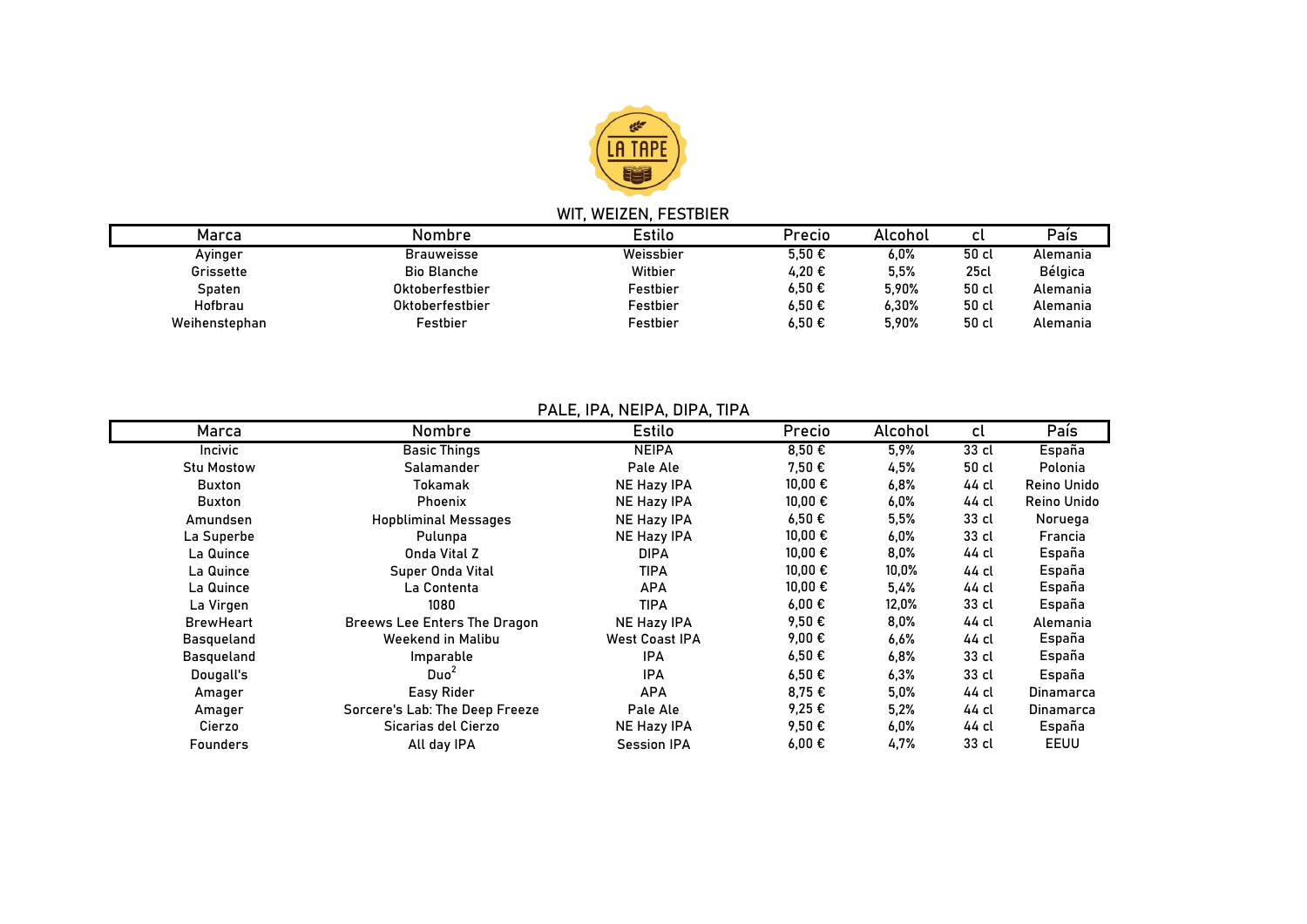

### **AMBER ALE, BROWN ALE, WINTER ALE, PORTER, STOUT**

| Marca                     | <b>Nombre</b>                    | Estilo                       | Precio          | Alcohol  | cl    | País      |
|---------------------------|----------------------------------|------------------------------|-----------------|----------|-------|-----------|
| <b>Founders</b>           | <b>Backwood Bastard</b>          | Ale Aged in Bourbon Oak      | $8,00 \in$      | 11,0%    | 33 cl | EE.UU     |
| De Morsleutel             | <b>Willy Tonka Peanuts</b>       | <b>Imperial Stout</b>        | 11,50 €         | 13,0%    | 44 cl | Holanda   |
| De Morsleutel             | Willy Tonka Chocolate, Vainilla, | <b>Imperial Stout</b>        | 11,50 €         | 13,0%    | 44 cl | Holanda   |
| De Morsleutel             | Smerolie                         | <b>Imperial Stout</b>        | 11,50 €         | $10,0\%$ | 44 cl | Holanda   |
| De Morsleutel             | Octane Overlord                  | R. I. Stout with smoked malt | 11,50 €         | 12,0%    | 44 cl | Holanda   |
| Seven Island              | Moctezuma                        | I. Stout with Hazelnut       | 12,00 €         | 13,0%    | 33 cl | Grecia    |
| Gross                     | C'est la vie                     | Stout                        | 8,50€           | $7.5\%$  | 44 cl | España    |
| La Virgen                 | Chocobollo                       | <b>Imperial Stout</b>        | $6,00 \in$      | 11,0%    | 33 cl | España    |
| La Virgen                 | Castañas                         | Winter Ale con castañas      | $5.50 \epsilon$ | 6.5%     | 33 cl | España    |
| <b>Dougalls</b>           | Invierno                         | Winter Ale                   | $5,50 \in$      | 6.5%     | 33 cl | España    |
| Panda                     | Komodaru                         | I. Porter BA Brandy de Jerez | 8,00 $\epsilon$ | 9.3%     | 33 cl | España    |
| <b>Cervezas Esperanto</b> | Barba Negra                      | Russian I. Stout             | 8,75€           | 10,5%    | 44 cl | España    |
| La Quince & Althaia       | Cthulhu                          | Nitro Smoked Chili Stout     | 7,50 €          | 7.1%     | 33 cl | España    |
| Amager                    | NosfeRyetu                       | <b>Rye Stout</b>             | 9,25€           | 7.5%     | 44 cl | Dinamarca |
| Amundsen                  | Dessert in a Can Hazelnut        | <b>Imperial Pastry Stout</b> | 9,50€           | 10,5%    | 33 cl | Noruega   |
| Zeta                      | Zendra                           | Rauchbier                    | 6,75€           | 7,8%     | 33 cl | España    |
| RedNeck                   | Missisipi MUD                    | <b>Smoked Porter</b>         | 7,00 €          | 7.3%     | 33 cl | España    |

# **BELGIAN ALE, SAISON, TRAPPIST, CHRISTMAS**

| Marca               | Nombre                      | Estilo                    | Precio          | Alcohol | cl    | País    |
|---------------------|-----------------------------|---------------------------|-----------------|---------|-------|---------|
| De Dolle            | Arabier                     | <b>Belgian Strong Ale</b> | 9.00 $\epsilon$ | $9.0\%$ | 33 cl | Bélgica |
| Chimay              | Doree                       | Trappist                  | 6.30€           | 4,8%    | 33 cl | Bélgica |
| Dupont              | Saison                      | Saison                    | 14,00 €         | 6.5%    | 75 cl | Bélgica |
| Orval               |                             | <b>Trappist wit</b>       | 6.30€           | 6,2%    | 33 cl | Bélgica |
| Rulles              | Meilleur Voeux              | Christmas ale             | 16.00 €         | 7.3%    | 75 cl | Bélgica |
| <b>Gulden Draak</b> | Laphroaig                   | Quadrupel B.A.            | 38,00 €         | 11,0%   | 75 cl | Bélgica |
| Duvel               | Batch 3 barrel aged bourbon | Quadrupel B.A.            | 59.00 €         | 12.00%  | 75 cl | Bélgica |
| Duvel               | 666                         | Belgian Ale               | 6.70€           | 6.66%   | 33 cl | Belgica |
| Cierzo              | Hallelujah                  | <b>Belgian Quadrupel</b>  | 7.00 €          | 10.00%  | 33 cl | España  |
| Yakka               | Spirit Golden               | <b>Belgian Strong Ale</b> | 6.70€           | 10.00%  | 33 cl | España  |